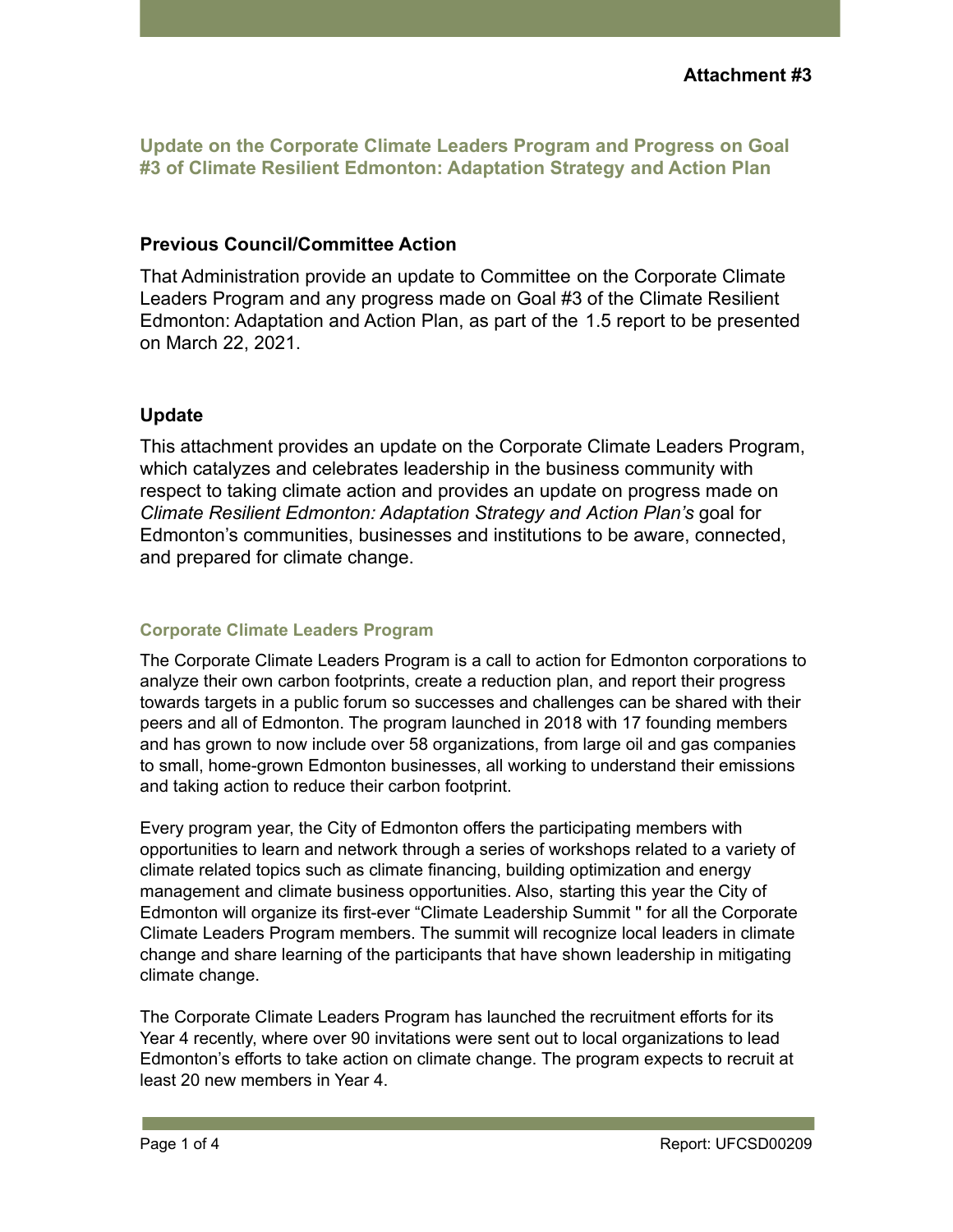Current members of the program include:

Alberta Health Services Alberta Museums Association Avila Arepa Boardwalk Bissell Centre Boyle Street Community Services Canadian Western Bank Canderel Capital Power Chandos Construction City of Edmonton Clark Builders Concordia University of Edmonton Covenant Health Dandelion Renewables Deloitte DIALOG DoBetter! Marketing

Earth's General Store Earth Group EcoAmmo Edmonton's Arts Council Edmonton Convention Centre Edmonton EXPO Centre Edmonton Federation of Community Leagues Edmonton Folk Music Festival Edmonton Heritage Council Edmonton Public Libraries ENMAX Enbridge Inc. EPCOR Utilities Inc. FATH Industries Goodwill Graham LP Great Canadian Solar Hi Signs The Fath Group High Level Diner Ikea Edmonton Italian Centre Shop (Southside)

Kuby Renewable Energy Lafarge Canada Inc. Landmark Homes (Canada) Lehigh Cement MacEwan University Manasc Isaac Architects Northern Alberta Institute of **Technology** NorQuest College O'Hanlon Paving Oxford Properties Group PCL Construction Management Inc. ROSENAU Transport Royal Bank of Canada Scott Builders Inc. SkyFire Energy Inc. Solar Power Investment Cooperative of Edmonton **Stantec** Sticks and Stones Communication Inc. SYLVIS Environmental Services Thurber Engineering Ltd. University of Alberta

## **Goal #3 of Climate Resilient Edmonton: Adaptation Strategy and Action Plan**

ConnectEdmonton's goal of Climate Resilience includes a city that is adapting to a changing climate. *Climate Resilient Edmonton: Adaptation Strategy and Action Plan* is a strategic action to help prepare for and adapt to the impacts of climate change and to support achieving the community's vision for Edmonton in 2050. The City Plan's bold plan for Edmonton outlines what needs to be accomplished to achieve city building outcomes, including supporting Edmontonians in building individual and community capacity to take action on climate change.

The climate adaptation strategy has eleven goals related to preparing for climate risks identified in Edmonton.The path towards climate resilience requires Edmonton's communities, businesses and institutions to be "aware, connected and prepared for climate change", which is Goal #3 in the strategy. Within Goal #3, the following three Actions are identified:

- The City of Edmonton in partnership with community stakeholders develops and implements a community scale and household climate change readiness program.
- The City of Edmonton develops and implements a local business and institution climate change readiness program.
- The City of Edmonton in partnership with community stakeholders develops and implements a community "Resilience Hubs" program that provides support and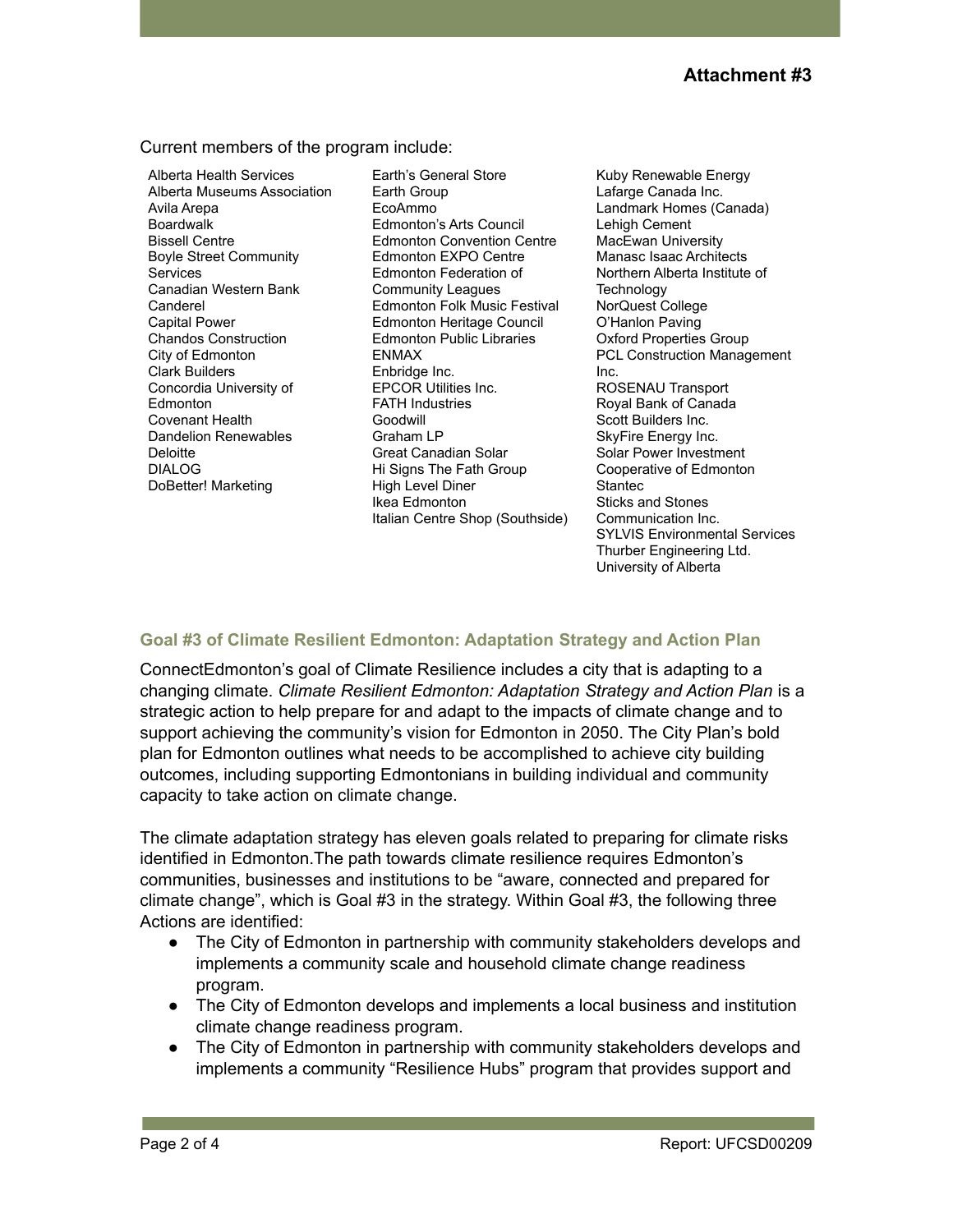resources for residents to improve their capacity to cope with climate changes and extreme weather.

Implementation of the strategy began in 2019. The first two years of implementation towards this goal included: identifying grant resources to further the work; raising awareness and increasing knowledge and understanding of how climate change will impact Edmonton; and sharing personal actions that can be taken to improve resilience. This work to date can be grouped primarily as follows:

- Preparing Homeowners by:
	- Sharing information through displays, workshops and handouts at events such as home shows, Resilience Festival, and Get Ready in the Park
	- Developing a **Climate Resilient Virtual Home** an interactive platform that provides a road map to help homeowners and builders improve the climate resilience of homes.
	- Developing an Edmonton-specific **Climate Change Almanac** webpage to showcase how Edmonton's climate has changed over the years and how it will change.
	- Developing adaptation content for the **Change Homes and Habits for Climate Guides** and creating three short informational videos on home adaptation improvements through the Change for Climate Tiny Explanations video series.
	- Delivering **Lunch and Learns** on the basics of climate change, and what residents can do to both mitigate and adapt to, and prepare for, climate change in Edmonton.
	- Sharing information through the monthly **Change for Climate newsletter**.
- **Preparing Institutions and Businesses by:** 
	- Delivering a climate change risk planning workshop for members of the **Corporate Climate Leaders** program. This workshop introduced the fundamentals of assessing climate related risks to their business, and how to prepare for those risks. There is commitment to continue to build adaptation capacity with this audience on an annual basis.
	- Supporting a discussion with the **Energy Transition Leadership Network** members on the expected climate change risks and impacts for Edmonton, and introduced ideas for planning and preparing for those impacts.
- **Preparing Communities by:** 
	- Delivering a three-part workshop series for the Edmonton Federation of Community Leagues on **Adapting Community Leagues for Climate Change**. As a result of the COVID-19 pandemic, 2021 sessions will be delivered virtually.
	- Preparing **Resources for Teachers** (junior and senior high) who wish to have local information to discuss how Edmonton's climate has and is changing, and how schools can participate in adaptation efforts.